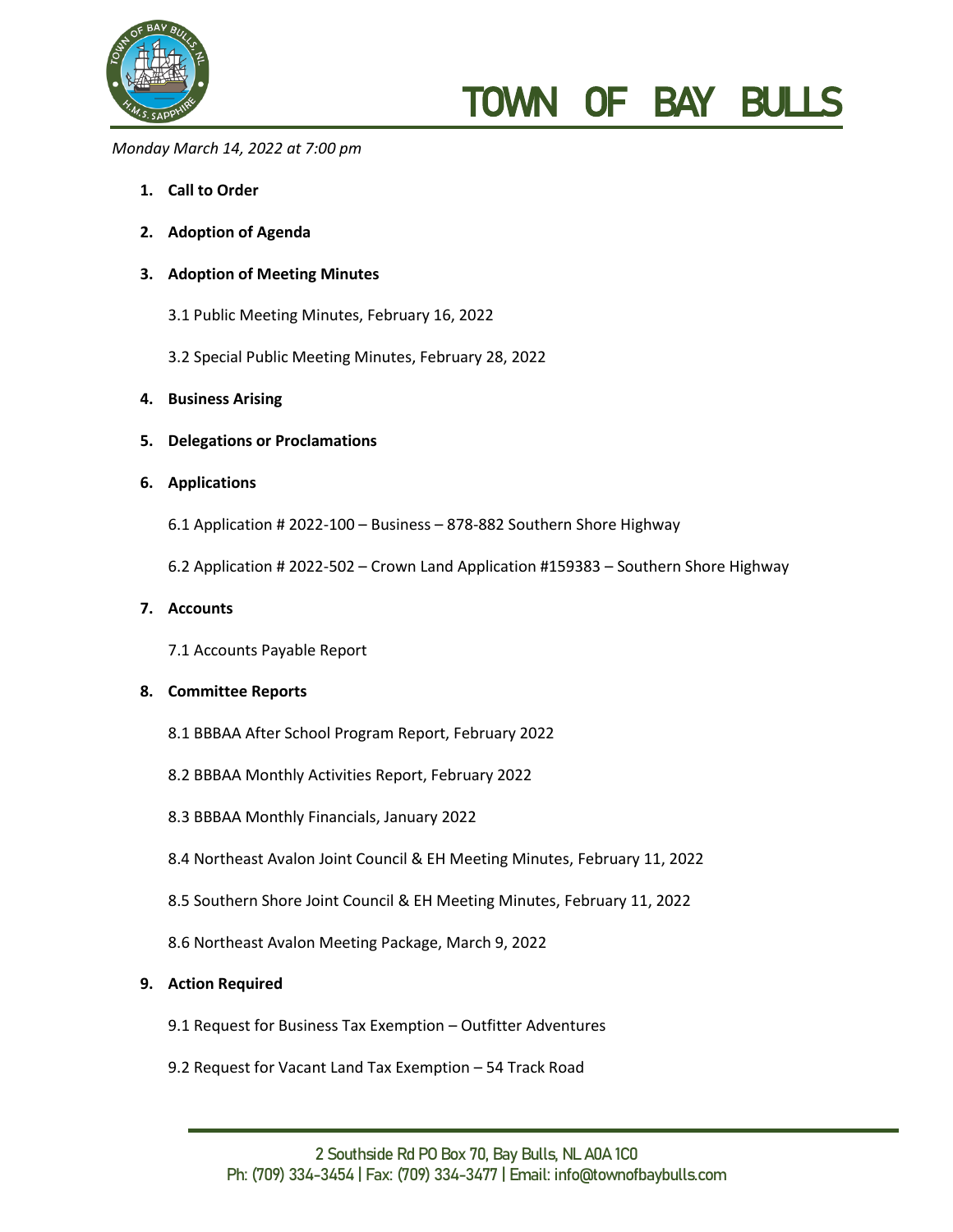

# TOWN OF BAY BULLS

- 9.3 Request for Removal and Remission of Business Tax Direct Seller Mary Kay
- 9.4 Driveway Culvert at 47 Quay's Road
- 9.5 Award RFQ20220214-A Winter Road Salt
- 9.6 Award RFQ20220214-B Winter Road Sand
- 9.7 Award RFQ20220228 Traffic Line Painting
- 9.8 Trailer for Purchase
- 9.9 Companies and Deeds Online (CADO) Membership
- 9.10 Award Consulting Services for Irishtown Road Storm Sewer Upgrades Phase 2
- 9.11 Notification of Business Closure Moxy Hair Studio
- 9.12 Business Tax Incentive Program
- 9.13 Resolution of Severance Issue
- 9.14 Issue Tender for Bay Bulls Regional Lifestyle Centre Upgrades

#### **10. Information Only**

- 10.1 Circular Year-end Claims for Municipal Infrastructure Programs
- 10.2 Circular MSIS Legislative Requirements for Notice of Award
- 10.3 Provincial Reopening Plan COVID-19

#### **11. Correspondence Received**

- 11.1 Eastern Regional Service Board Response to Town of Bay Bulls, March 2022
- 11.2 Eastern Regional Service Board Community Clean Up Letter, March 2022
- 11.3 Community Healthy Living Fund Funding Award Letter to BBBAA
- 11.4 MAA Memo to Avalon District

#### **12. Correspondence Sent**

- 12.1 Town of Bay Bulls Response to Crown Land Application # 159138 Cemetery Lane West
- 12.2 Town of Bay Bulls Response to Crown Land Application # 159257 Track Road